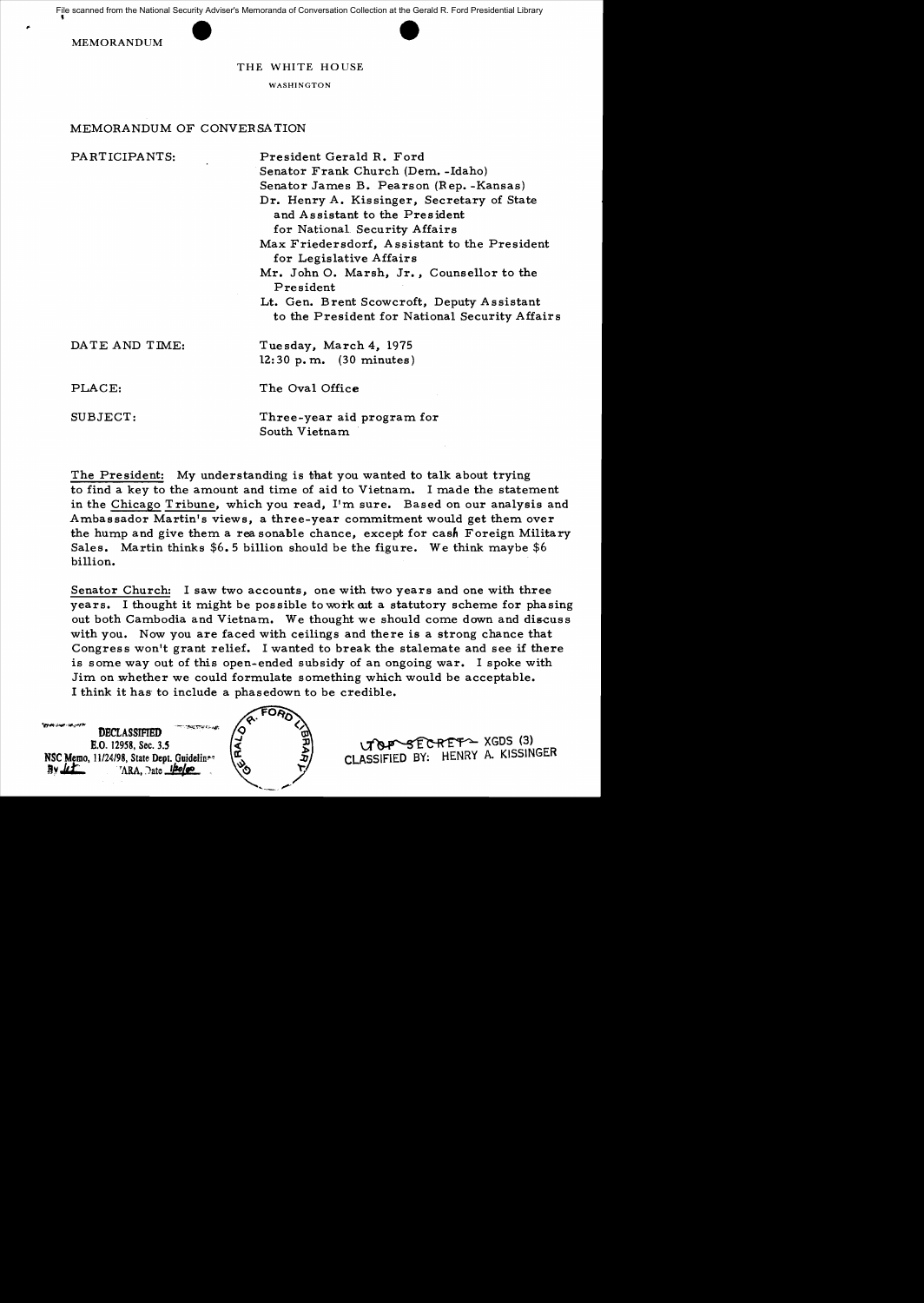Senator Church: If it were a phaseout backed by you, we might be able to sell it. But when you get to the detail -- that is where the discussion begins. The first question is on economic assistance -- because assistance is fungible. But I thought we should at least present it to you.

Senator Pearson: I did an analysis. I doubt if the additional aid will go, but there is a gnawing conscience at work on the Hill -- not really connected to current arguments or a "commitment."

As I understand it, the Administration's idea is from 1976-78, \$6 billion, with only Vietnam involved. Frank is thinking '75-77 for all Southeast Asia, and around \$2.5 billion. These all relate to each other. I think there is a chance in the Senate. I don't know about the House.

Senator Church: If it were linked with the base closing in Thailand they have called for it, and Nunn says they are bases without a purpose. I don't see why we need them. If you did that, we could sweeten it.

The President: We would have to tie it in with worldwide MAP.

Senator Church: I think your proposal should be tied to the \$300 million for Vietnam.

Secretary Kissinger: If some relief is not taken in Cambodia within the next two or three weeks, Cambodia is through. I don't think we could work out a scheme like this by then. I haven't discussed it with the President. In Laos, for example, if we give economic aid to a friendly. coalition government, the Communists don't object.

Cambodia is the urgent issue. In 1973 we had a negotiating situation when the bombing halt killed it. If we can get them through the dry season, we can negotiate. It will be a lousy one, but something. But we can't wait on Cambodia.

The President: I feel an obligation. We must make a last massive effort to negotiate. If we can get to the wet season, there is a chance for negotiation. Our people say that with the supplemental there is a chance to get through the dry season. I can fill you in on the House situation. Otto is marking up today with an amendment lifting the ceiling -- with support by the Foreign Affairs Committee for a rule. Doc [Morgan] doesn't want to go through the Authorization process. That is the quickest in the Hougero

 $\bullet$ 

 $\propto$ ~O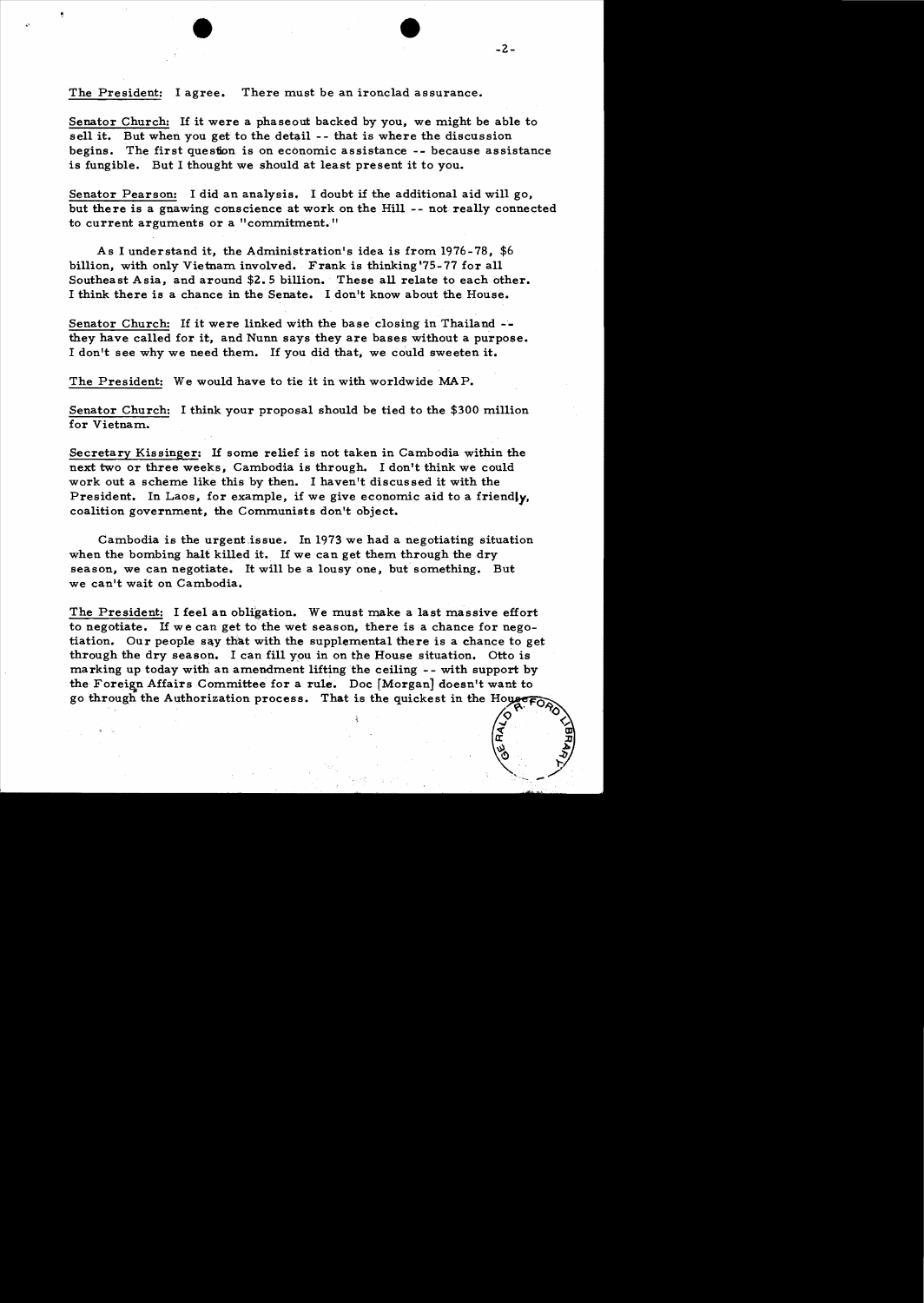Senator Church: I don't think that would work in the Senate.

Senator Pearson: What is your reading of the Senate?

The President: I don't have one.

Secretary Kissinger: A negative vote would probably lead to a collapse in Cambodia. Doing nothing would let it unravel more slowly so we can get some people out.

Senator Church: I would guess it wouldn't go in the Senate. No one can be convinced it is not the last and won't be followed by more. That is why I wanted to tie it to a termination.

Senator Pearson: If that is not doable, I think Cambodia is better by<br>itself than tied to Vietnam.

What would a phaseout look like to foreigners?

Secretary Kissinger: Honestly, I don't like it. I can't say at the end of three years we won't face a serious situation. The best is to do what is required each year. But rather than face this each year, this is an  $\ll$ . alternative. If the levels were adequate, this would be more bearable than for Congress to appear to be stabbing an ally in the back. If it is done over three years, our diplomacy and other countries could adjust to done over three years, our diplomacy and other countries could adjust to<br>it. It is not the best way, but it is acceptable. I don't like it, but I don't<br>like the whole debate.

Senator Church: I don't like the whole policy which got us there. But if, we were to phase it out, wouldn't it alert the people out there to the necessity to bargain?

Secretary Kissinger: A three-year program which doesn't look like a sellout, I would support.

The President: I share Henry's view. I have always supported aid. I believe that under the circumstances, if we get a three-year program, adequately funded, it is the best way to save the American perception<sup>1</sup> in the world, and the commitment to an ally. I will work with you. I don't know how the leadership would react.

How could we proceed?



'>:,~":

~3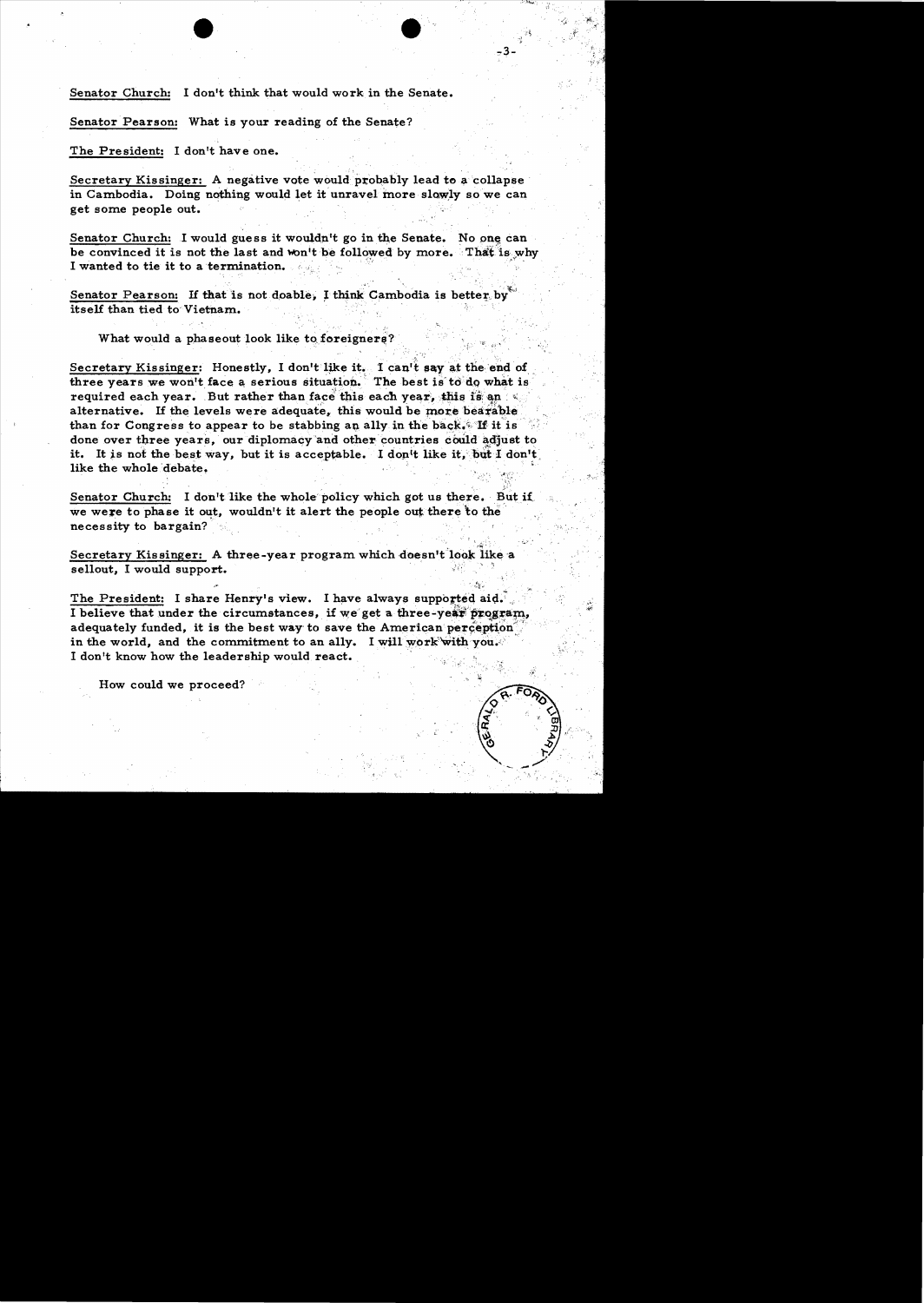Secretary Kissinger: I think we could hold on the \$300 million, but we must move on Cambodia. We maybe could piece together something on Cambodia which would avoid a flat money increase.

Senator Pearson: What would we put it on?

Max Friedersdorf: Maybe just handle it separately. It can't be hidden.

Senator Church: Unless Cambodia were a part of a phaseout, I couldn't vote for it. But I would still be willing to work on the Vietnam package.

Senator Pearson: There is no way to get Mansfield to support this.

Senator Church: Humphrey might.

The President: Who can we get to work with them?

Secretary Kissinger: Habib, Maw and Graham Martin.

The President: It is worth a try. We have nothing to lose.

Secretary Kissinger: Let's have them work together to see if we can put together a package.

Senator Pearson: I will take soundings if the concept is acceptable.

Senator Church: Then it would apply only to to Vietnam?

Secretary Kissinger: I don't object to including Laos, but you may find....

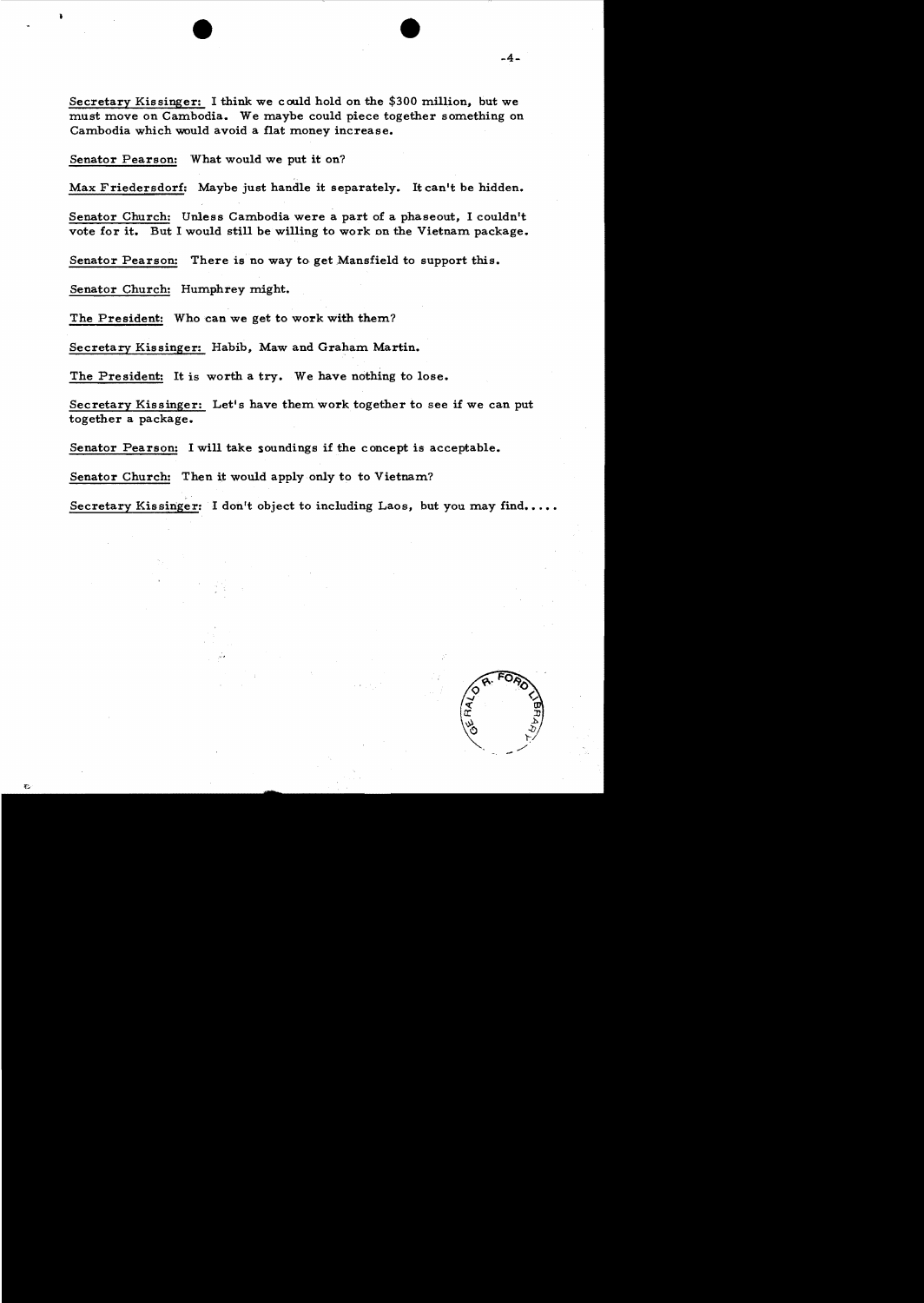### THE WHITE HOUSE

### WASHINGTON

CONFIDENTIA

### MEETING WITH SENATORS CHURCH AND PEARSON

Tuesday, March 4, 1975 12:30 p.m.  $(30 \text{ minutes})$ The Oval Office

From: Henry A. Kissinger

#### I. **PURPOSE**

To discuss the possibility of a three year limitation on aid to South Vietnam.

#### П. BACKGROUND, PARTICIPANTS & PRESS ARRANGEMENTS

- $A_{\bullet}$ Background: Senators Church and Pearson wish to explore with you the suggestion in your Chicago Tribune interview to terminate aid to South Vietnam after three years of "sufficiently large amounts." Senator Church reportedly believes the first year should be based on FY 75 appropriations, the second year two-thirds of this, and the last year one-third. This would total about \$2.5 billion for the three years. If true, this amount would be far too small. Ambassador Martin recommends \$6.5 billion for this period. Senator Pearson is believed to be more willing than Church to provide adequate amounts. This meeting could be a useful initial step in gaining Congressional support for a limited, but adequate aid program for South Vietnam. Both Senators reportedly wish to work with you and not against you in this matter.
- **B.** Participants: Senator Frank Church (D-Idaho), Senator James Pearson (R-Kansas), Secretary Kissinger and John Marsh.
- $C_{\bullet}$ Press Arrangements: Meeting to be announced. White House photographer.

#### III. TALKING POINTS

**DECLASSIFIEL** 

්

I understand you wish to discuss a three year aid program for-South Vietnam. I would be delighted to hear your views on this most important matter.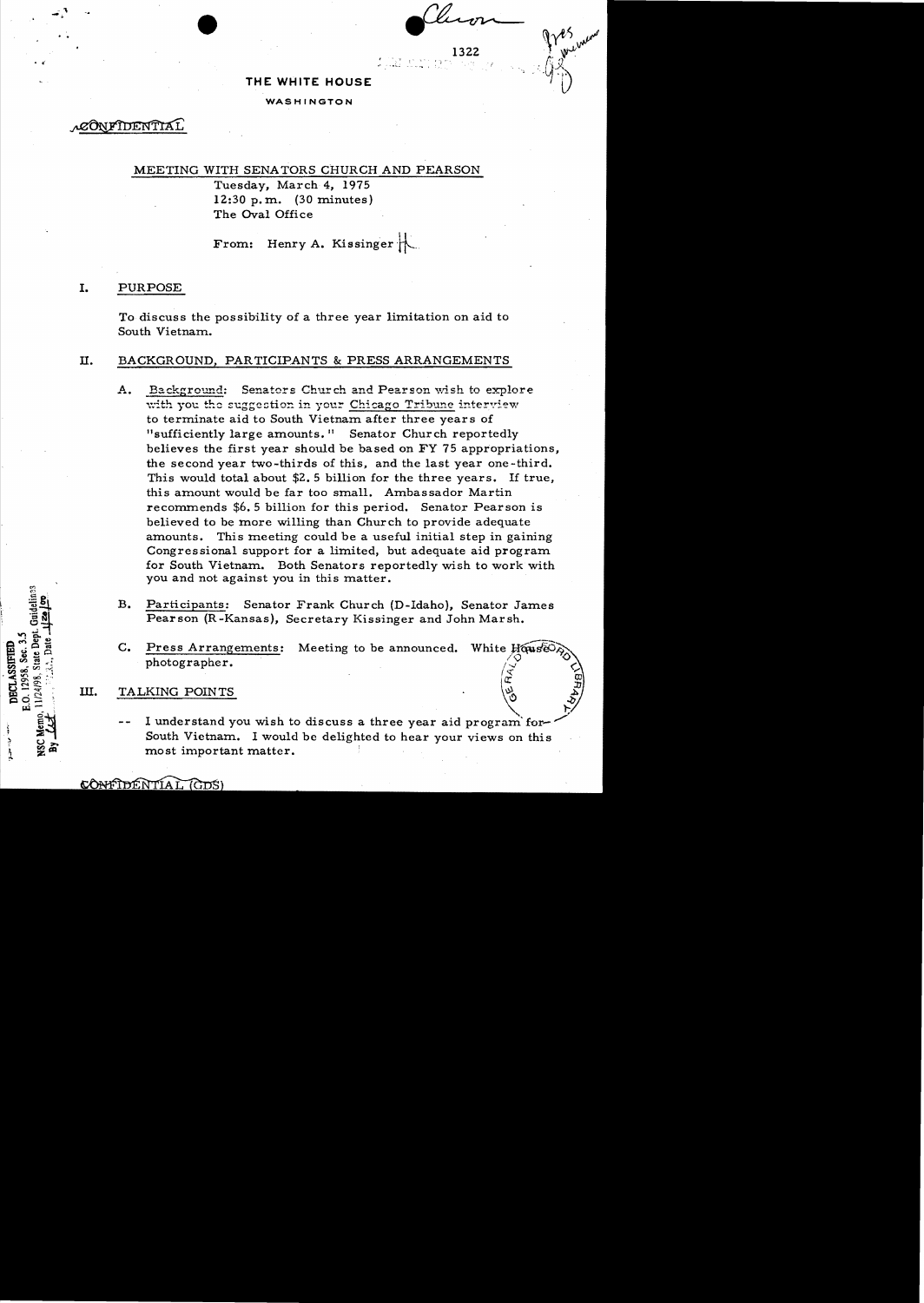# $\mathsf{CONFIDENTAL}$  2

- lfwe were to end aid to South Vietnam after a given period, it would be essential that, in the interim, we provide enough to give it a reasonable chance to stand on its own feet -- and I believe this is feasible.
- Graham Martin, our highly experienced and realistic Ambassador in Saigon, is convinced that sufficientlylarge amounts over the next three years will do the trick.
- Martin believes that a total three year program of about \$6.5 billion would be required. Obviously, the amounts are something we will have to work out with the Congress, but we would have to insist on an amount which would make its survival a reasonable prospect.
- South Vietnam has considerable economic potential and is by no means a permanent basket case. It should soon be able to export rice, sugar and other valuable products; moreover, oil and natural gas have been struck off its coast. In time, those deposits could be important sources of revenue.
- The South Vietnamese have managed their economy well. During the last quarter of 1974, for example, they only had a single digit inflation rate - - because they have really tightened their belts.
- The South Vietnamese army is fighting well and should be able to hold its own with sufficient military as sistance.
- I feel very strongly that when we do end our aid, it must be in a responsible manner and must be consistent with maintaining our credibility as an ally -- not only in Southeast Asia, but elsewhere as well.
- I am confident that ways can be found to meet Congressional fears of unending aid without abandoning a brave ally.



CONFIDENTIAL (GDS)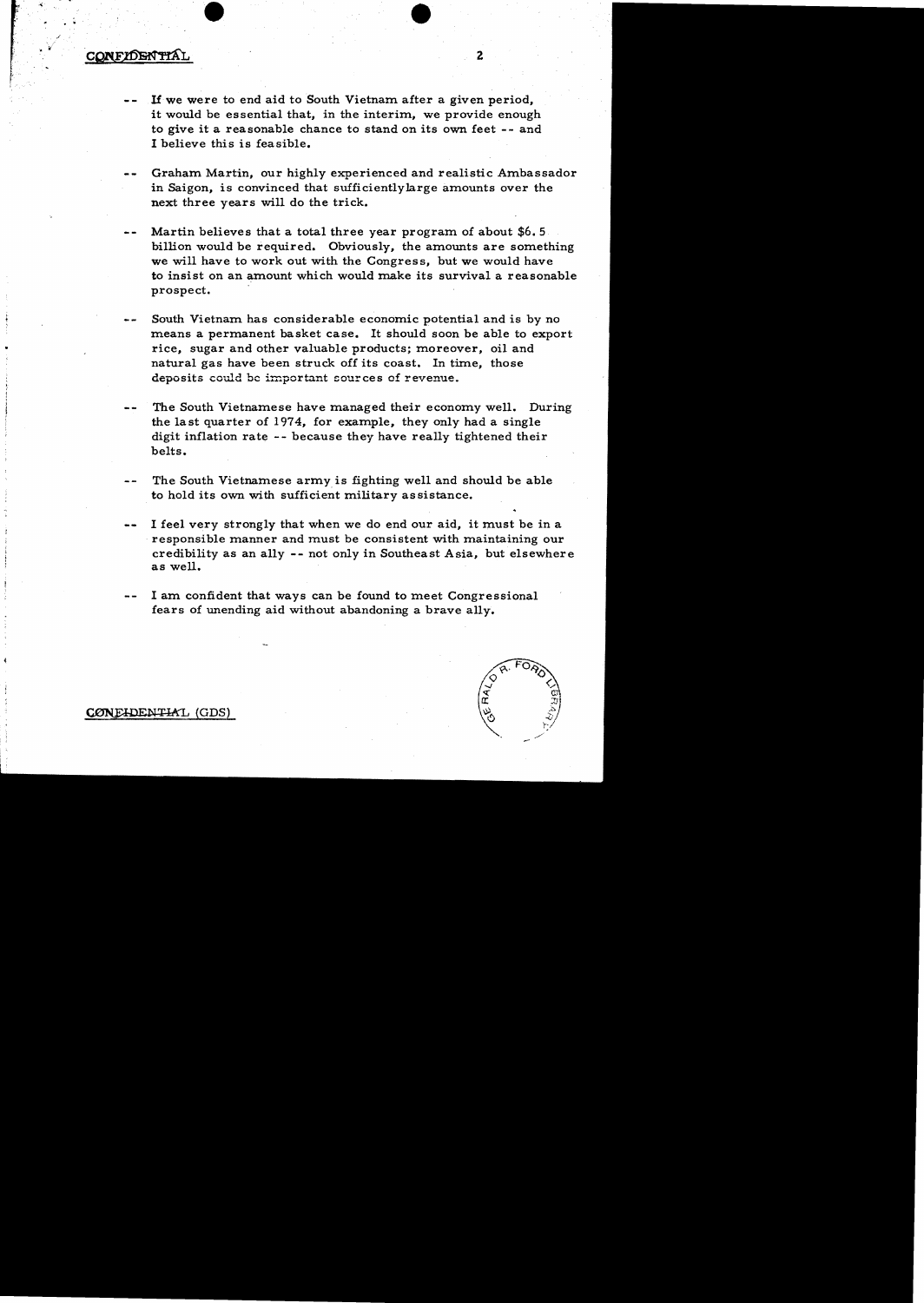P/Church/Plarson/Kissinger<br>Fuidnadory<br>4 Mar 75 Zu understande jurister worden to tothe about toging to fail on hay to count + tring of VN circl. I Torrand Statement in Chic Twie. Bouler on endrying + Unation wine, a s y I might be passible & work out statuting scheme for phreshing ant showth Cumbodia - KM. We that un readil came laune discuss un pour. The you are pured uf culing + stay chan éthat emp court paul cértif. Demoit to heak statente & set if some way and of this opened emplot side of an origin com. Isposar / qui colather un could formulate semesting which would inacceptable. I think it has a include a phase form to in excliter P Sagos, Three most be on iron chalassement If it meer phonent backed by you me myst la ette sullit, suit a hu jou get a clitait Chatrie admence chacessine lagune First quanti à un - thermal de sont is prograde But I tat we should at least people it to go Kason I dil motoral just 22 11 Mc aluntical and would go, but this is a tenancing conscience at iveskome Hill-MT rully connected to comment organisato comunication Ces Immonstand, Adrian idea ~26-78, 6 hail, only VN michel Frank thinking 75-77, all SEA, + 45 bill.). Try all intate case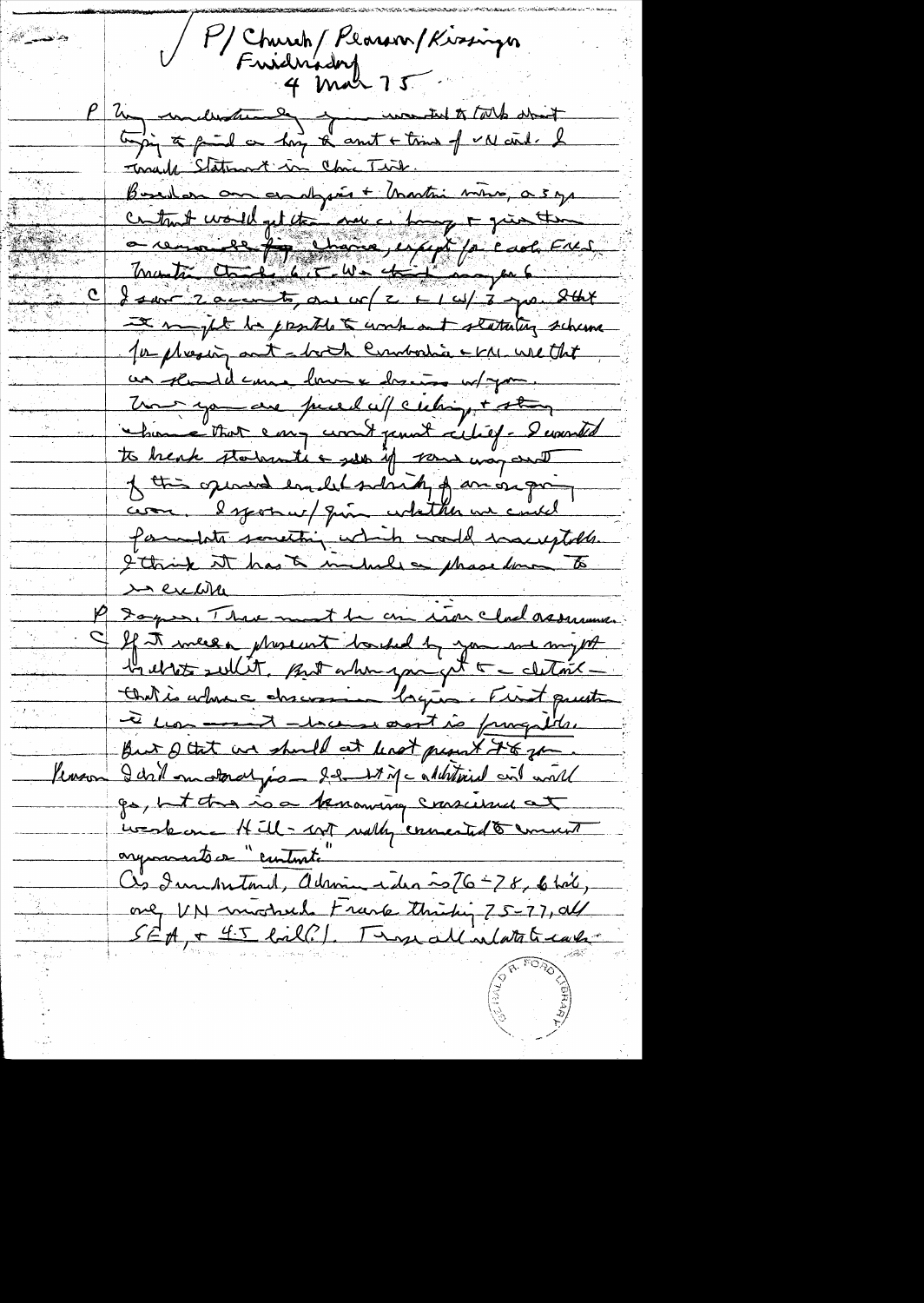ater, l'Aright Trace a chance mi a Strata, dont home don't a flower C gjutt were huiked as/ base cloing in Thousand -Ing home called for NT, human tong they have w/s a praport dont ser why we wedthe off you P Tell work how the it in a wand unit MAP I think you proposed shuld be took a soomil for VN J some rebit not of totan in Combation w/m are considerate sunt a y cheve like the by them. Hamitancement wife in have prepayed, it was and K a fundly, contain good - crustedout object. Combrelia a unport resence - in 75 mm hal negot sot when banking but helled it. Spanneur get the day second us can sheptiste - it will have longer on but something but we can't want Ban P 3 fred d'hydrix met en de lest massie effort to suption facecom get to coet server, three comme per negot. Om Mojel 17 co/s suzphrated Ansina chans to get that a chipsenson. Som fill spen in once House sit. Otto is morting up today in and lifty centing -ar support by SHFAC for a unha Doc doest won't to go three Curth proves. That pointed in Human Dont think wort well work min Signat Pea. What to you winding of Sente Idn't have one. Ce nagatrie note would just die 1 to Willige in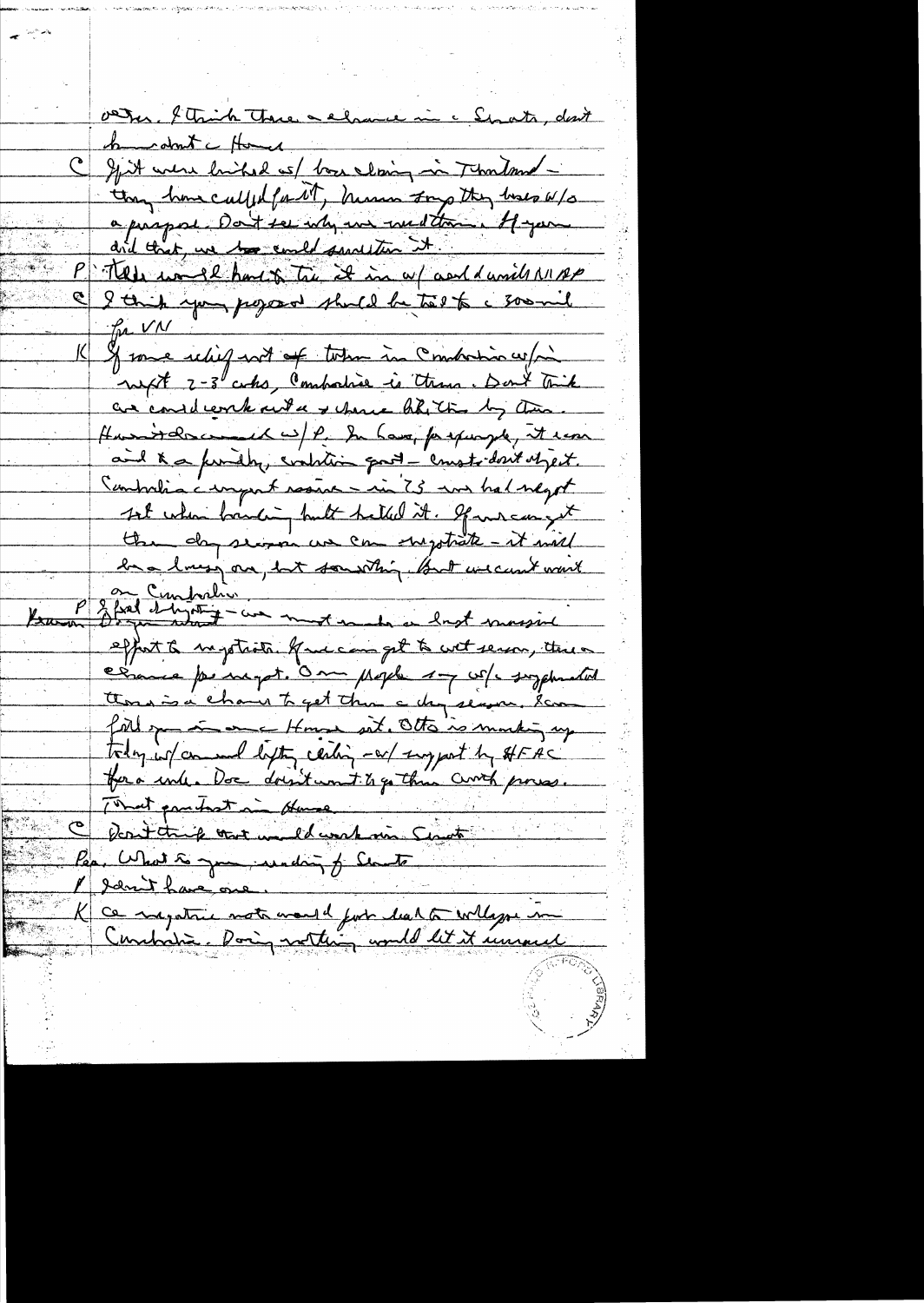where slandy you we can get some people ont. Chimald pour it wouldn't pain a Sinate, have can be comment it with last x mont be followed by more, That why Iwasted & the it to a terminate Les 9 that not do-oble 5 thinh Combration batter by stored  $\frac{GM+M}{m}$ What would a phase ant bush when for pass Knott, sant he it & count for tund says an wait face a serious git. But is to do what regimed each ze. that rather than face this each you, this is enot. If had whe adsports, this would be mre brandel than for larget appear to be stabling on alli me lorte. Doncom 3 jus, en chyloney conten contries could edge to the Trothest way but it augstats. I don't like it, but believe hits - whole  $d\mathcal{V}$ I fast hime catale julig which got no there But jear went phase it ant, wouldn't it alast a prophenent there to increasinty to hongain. a 3 mp para which dont took him a sell ont divonder part. Isthan Kning Shows always supported and . 2 taline make concern if we got a 3 mg a page alequantity friendel, it were may to small US percytion in irald, crutant to an ally, Iwill with w/ym. I chout toward home lentreship would reach Homewellme proced? mon on Combodio. We may be consequently together recentaign Composition which was lared a flat anney misures Contemplane put it ni Pers